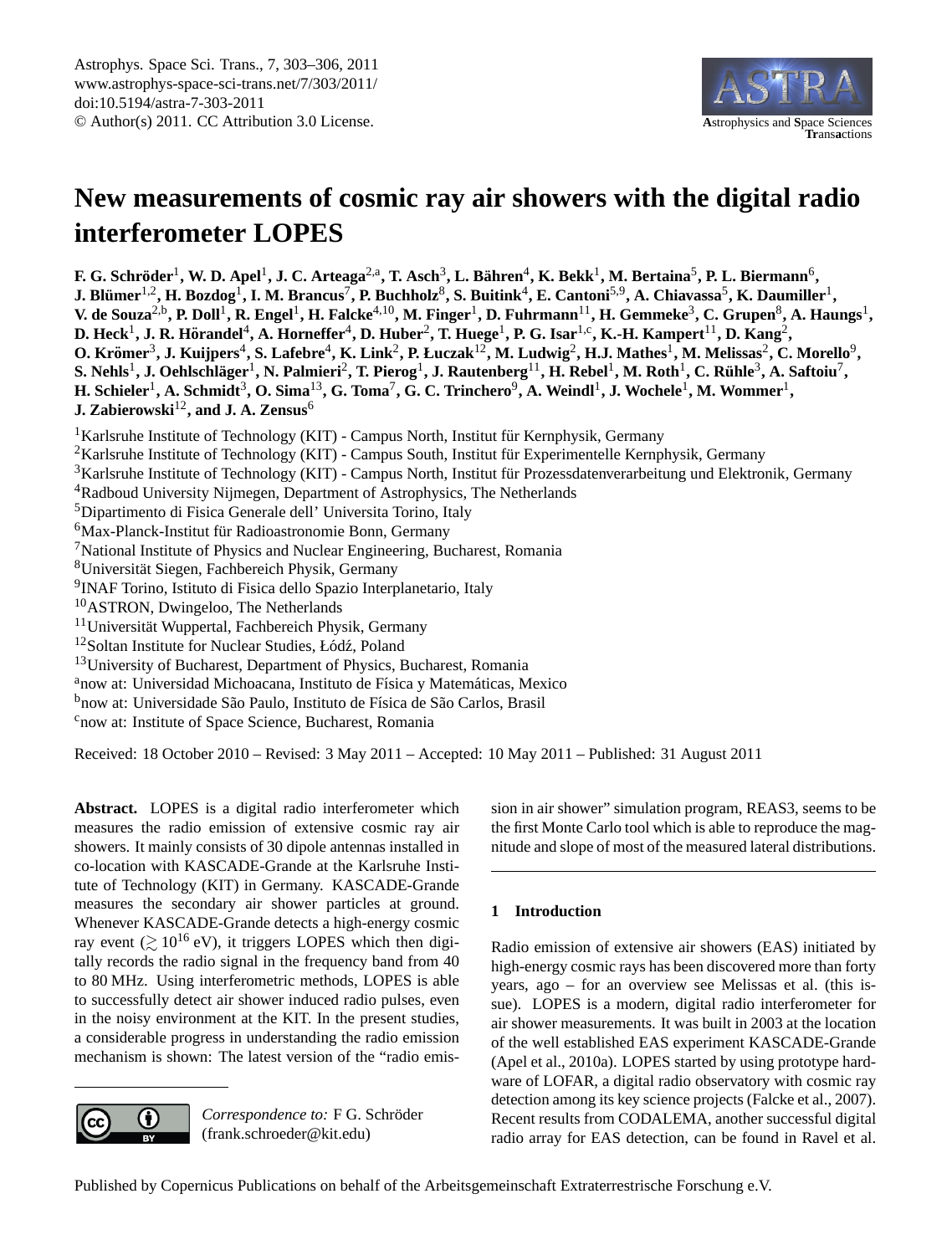

<span id="page-1-0"></span>**Fig. 1.** Layout of LOPES until end of 2009: LOPES antennas are positioned within the KASCADE-Grande experiment at the Karlsruhe Institute of Technology. Stars mark two antennas with eastwest and north-south alignment at the same position, triangles antennas with either one alignment.

[\(2010\)](#page-3-3). ANITA, a balloon borne radio experiment above the Antarctica, has recently claimed seeing high-energy cosmic rays by the reflection of the EAS radio signal at the ice surface [\(Hoover et al.,](#page-3-4) [2010\)](#page-3-4). The radio technique is meanwhile seen as a new path in the detection of highest energy cosmic particles, as well as in the observation of radio signals generated by cosmic rays and neutrinos impacting the lunar regolith – see e.g. [Mevius et al.](#page-3-5) [\(2010\)](#page-3-5).

LOPES successfully proved first that digital radio interferometry is indeed feasible for EAS detection [\(Falcke et al.,](#page-3-6) [2005\)](#page-3-6). After this proof-of-principle, LOPES focused mainly on three issues: investigating how the direction, energy and mass of the primary particle can be reconstructed, understanding the radio emission mechanism in detail, and developing hardware and techniques for the next generation radio arrays like LOFAR and the Auger Engineering Radio Array (AERA) [\(Fliescher et al.,](#page-3-7) [2010\)](#page-3-7). A recent overview of LOPES results can be found in [Huege et al.](#page-3-8) [\(2010a\)](#page-3-8). The present article focuses on an update on the improved analysis of radio lateral distributions measured with LOPES and a comparison of these to Monte Carlo radio simulations performed with REAS3 [\(Ludwig and Huege,](#page-3-9) [2010\)](#page-3-9).

#### **2 Setup and preparatory work**

After an initial phase of 10 operating antennas from 2003 to 2005, LOPES was upgraded to 30 absolute amplitude calibrated dipole antennas (Fig. [1\)](#page-1-0) [\(Nehls et al.,](#page-3-10) [2007\)](#page-3-10), and by a new type of antenna forming the LOPES<sup>STAR</sup> setup (Rühle [et al.,](#page-3-11) [2010\)](#page-3-11) – dedicated to technical developments like selftriggering. For the main part of LOPES inverted v-shaped dipole antennas were used until the end of 2009. At the beginning, all antennas have been aligned in the east-west direction because the geomagnetic radio emission of EAS is predominantly east-west polarized, see [Huege et al.](#page-3-12) [\(2010b\)](#page-3-12) for a recent review of EAS radio emission models. At the end of 2006, half of the antennas have been rotated by 90° to measure also the north-south polarization component, and in 2010, the antenna type has been changed to a tripole antenna which consists of three crossed dipoles, and which can measure the complete polarization of the electric field vector. An important goal of the polarization measurements is a better understanding of the radio emission process. A detailed analysis of the polarization measurements is still in progress. Thus, in this article we will present results obtained with east-west aligned antennas, only.

For all setups, LOPES is triggered by KASCADE-Grande, and digitally records the radio signal in the frequency band of 40−80 MHz with a sampling rate of 80Megasamples per second, i.e. it operates in the second Nyquist domain, and the radio field strength in-between the sampled data points can be retrieved by up-sampling algorithms. One of the key features of LOPES is the possibility to combine the information of all antennas in a subsequent analysis by calculating a cross-correlation beam, which is formed into the shower direction known from KASCADE-Grande and optimized by a fit. This makes LOPES a digital radio interferometer, and it is essential to improve the signal-to-noise ratio in the noisy environment of Karlsruhe. It is only possible because of a remarkable relative timing precision of ∼ 1ns which is achieved with a reference beacon continuously emitting sine waves (Schröder et al., [2010a\)](#page-3-13). Measuring the phasing of these sine waves in each antenna allows to permanently monitor the relative timing precision and to improve it to the desired level.

LOPES-10 has already established the proof-of-principle that cosmic ray radio detection is possible with a digital radio interferometer [\(Falcke et al.,](#page-3-6) [2005\)](#page-3-6). It could confirm results of earlier experiments that the radio emission is predominantly of geomagnetic origin, since its amplitude depends on the geomagnetic angle  $(=$  angle between shower axis and the Earth's magnetic field). Furthermore, LOPES has shown that the radio amplitude is roughly proportional to the primary energy – as expected for any coherent radio emission process – and that the arrival direction can be reconstructed with an accuracy of  $\lesssim 1.5^{\circ}$  [\(Nigl et al.,](#page-3-14) [2008\)](#page-3-14). For the reconstruction of the primary mass there are two promising ways under study: First the shape of the radio wavefront [\(Lafebre](#page-3-15) [et al.,](#page-3-15) [2010;](#page-3-15) Schröder et al., [2010c\)](#page-3-16), and second the slope of the lateral distribution of the radio emission [\(Huege et al.,](#page-3-17) [2008\)](#page-3-17). The evaluation of the first way is still in progress, but results from the latter one are presented in the next paragraph.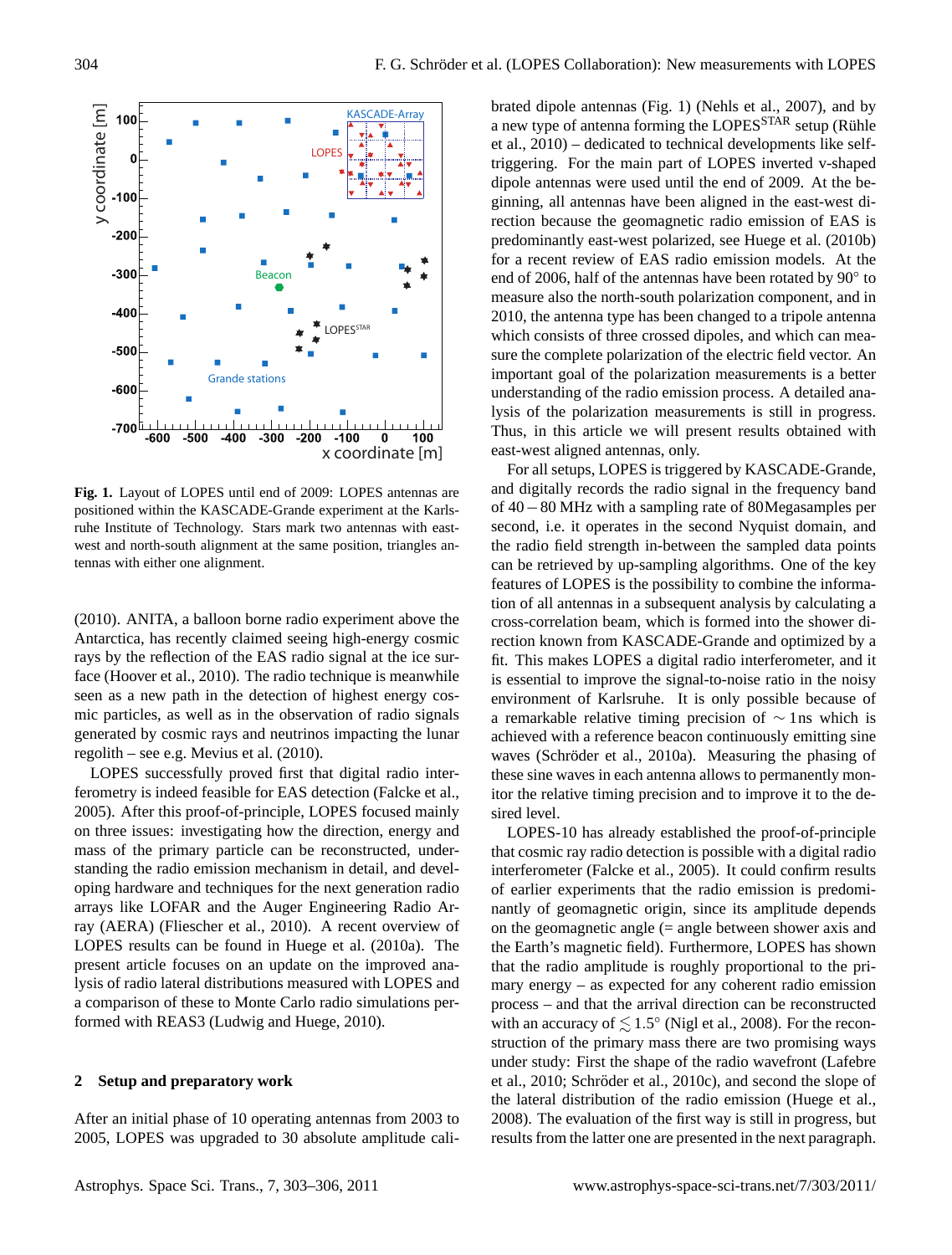

<span id="page-2-0"></span>**Fig. 2.** Example lateral distribution with and without correction of the noise influence. Noise usually increases the amplitude except for very low signal-to-noise ratios  $(< 1)$  for which a decrease due to destructive interference is more likely.

#### **3 Lateral distribution of the radio signal**

The lateral distribution can be determined for high-energy events with  $E \gtrsim 10^{17}$  eV, for which the signal-to-noise ratio is sufficient to measure the amplitude of the radio pulse at individual antennas [\(Apel et al.,](#page-3-18) [2010b\)](#page-3-18). By fitting an exponential lateral distribution function (LDF), it was confirmed that the amplitude of most events decays approximately exponentially – with the exception of  $\leq 20\%$  of the events for which the observed lateral distribution is either flat or flattens towards the shower core. Thus, an exponential LDF is only a simplified but for most events sufficient approximation to the real LDFs.

Because of the noisy environment of LOPES, special care has to be paid on the treatment of noise, when reconstructing the lateral distribution. As noise can interfere constructively or destructively with the measured signal, a coherent approach for determining the noise level, for a correction procedure, and the estimation of the correction uncertainties were developed (Schröder et al., [2010b,](#page-3-19)[c\)](#page-3-16). Noise is not only the dominant source for uncertainties in pulse time and amplitude measurements, but it also systematically flattens the lateral distributions by typically ∼ 10%. In Fig. [2](#page-2-0) an example is shown where the new noise treatment is compared to the old one for the same event. The error bars on a single measurement (individual antenna) is now larger in most cases, but as now the noise influence on the amplitude is really corrected also the value is different. Where the first naturally decreases the  $\chi^2$  of the LDF fit, the latter is changing the slope of the lateral distribution, which is the most sensitive parameter for mass sensitivity of the detection technique, and therefore of great importance for the analysis.

After correcting the measured lateral distributions for noise and fitting an exponential function, they are compared with detailed REAS3 Monte Carlo simulations [\(Lud-](#page-3-9)



<span id="page-2-1"></span>**Fig. 3.** Comparison of the lateral distribution of an individual event measured with LOPES and simulated with REAS3 for an iron nucleus as primary particle.

[wig and Huege,](#page-3-9) [2010\)](#page-3-9). As input for the simulations of the individual showers the arrival direction, point of incidence with the Earth's surface, and primary energy given by the KASCADE-Grande reconstruction are used. As primary mass, both protons (p) and iron nuclei (Fe) as most abundant cosmic rays in this energy range are chosen. Such a detailed comparison was performed for a selection of 81 events with a high signal-to-noise ratio (Figs. [3](#page-2-1) and [4\)](#page-3-20). Most of them agree very well with the REAS3 simulations showing that the simulations well reproduce the order of magnitude of the amplitude parameter  $\epsilon_{100}$  and the slope parameter  $R_0$  of the exponential LDF fit – with the exception that REAS3 can reproduce relatively flat lateral distributions ( $\widehat{=}$  large  $R_0$ ) only in some cases. Furthermore, the slope parameter shows a mass sensitivity: proton showers show a slightly steeper lateral distribution, which confirms that a measurement of the lateral distribution is one possible way to estimate the primary mass. However, the present uncertainties do not allow a definite quantitative conclusion on the primary composition of the selected LOPES events.

#### **4 Conclusions**

LOPES has shown that EAS can be measured with digital, interferometric radio antenna arrays, and that it is possible to reconstruct the energy and arrival direction of the primary cosmic ray particles. In addition to theoretical predictions, there are first experimental hints that also the primary mass can be reconstructed with radio measurements, which would make radio measurements a complementary detection technique for cosmic rays, among particle surface detectors, fluorescence and Cherenkov telescopes. It could be shown that the primary mass can in principle be estimated by measuring the slope of the lateral distributions of the radio signal. However, the achievable precision is still under investigation.